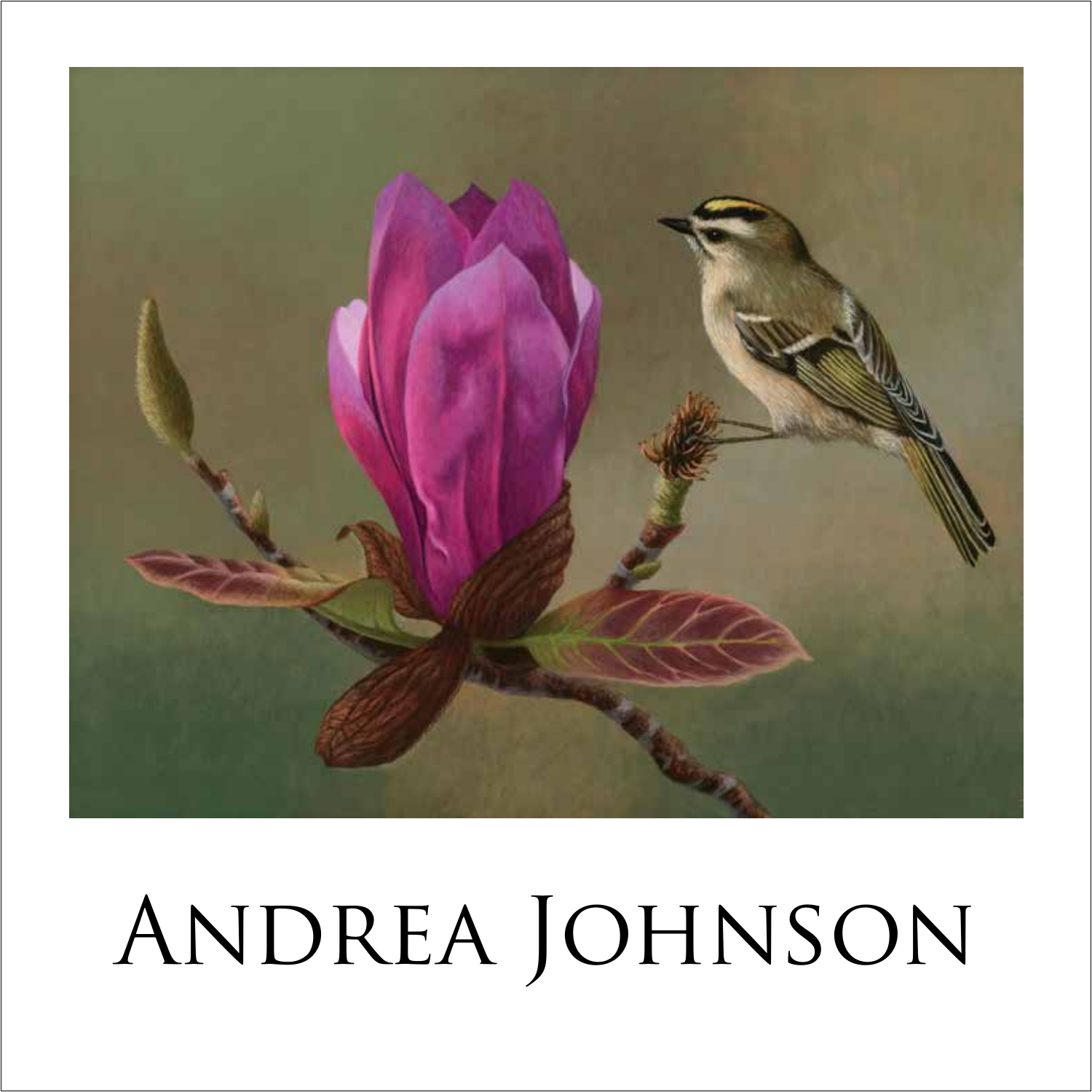

Goldfinches and Coneflowers, 2014, Acrylic on Panel, 16 x 20 inches

## Andrea Johnson

Andrea Johnson keeps her observant eye closely attuned to the world of living things. The plant and animal kingdoms are her domain, their abundant variations on form, pattern, and color the substance and stimulus that motivates her art.

The impulse to represent living things is intrinsic to human creativity. From pre-historic cave drawings to the first advanced civilizations, animals and plants adorned pottery, bronzes, and jewelry, as well as the walls of palaces and tombs. The Romans—judged by the remains of Pompeii—painted gardens filled with flowers and birds on their walls. Indigenous cultures everywhere embellish ritual objects with birds, fish, and mammals. In the Middle Ages, flowers were copied into herbals, the books used to identify plants for medicinal purposes, and when explorers brought plant species into Europe from newly discovered territories, artists were engaged to illustrate them. Northern European still life painting grew out of the fervor to show off these new blooms.

Johnson has long taken photographs of plants, and she begins her art making process begins by choosing one of these to paint. She also consults a large library of reference materials, her resource for animal anatomy and coloration. Out of this longstanding engagement with the natural world she orchestrates richly patterned and brilliantly colored paintings such as Morning Glories and Hummingbirds, 2014, or Bluebirds and Persimmons, 2014. Minutely observed and intricately rendered fruit, flowers, and perching birds fill these panels from top to bottom, in a crush, offering a glimpse into a teeming world, at once familiar, yet mysteriously foreign.

Not long ago, Johnson completed a series of landscape paintings with distant clouds and receding hills a challenging but highly successful style transition. In several of her recent works she incorporates this new perspective. Both *Magnolia with Kinglet*, 2014, and *Goldfinches and Cone Flowers*, 2014, explore this spatial relationship by letting the background drop away into a hazy field of color, highlighting the subject. Thus they become individuals, specific creatures and flowers, as opposed to components of a large pattern.

In all her work the artist engages with every detail, describing each vein and crease of leaf and flower petal, the imperceptible transition of a bird's feather from one brilliant color to the next, or the fading from green to brown in an autumn leaf. The luminosity and depth Johnson achieves results from a labor-intensive process, in which she applies acrylics interspersed with seven or eight applications of medium to catch and reflect the light.

Following her interlude immersed in the expansive vistas of the Salinas Valley landscape, Johnson enthusiastically returned to the sphere of small creatures and the intricacies of their domain for this current exhibition. Her jewel-like renderings of birds and their flowery habitat reveal her intuitive communion with them. Too few of us take the time to experience this world, but Johnson's new exhibition gives us all a free pass.

Helaine Glick Curatorial Advisor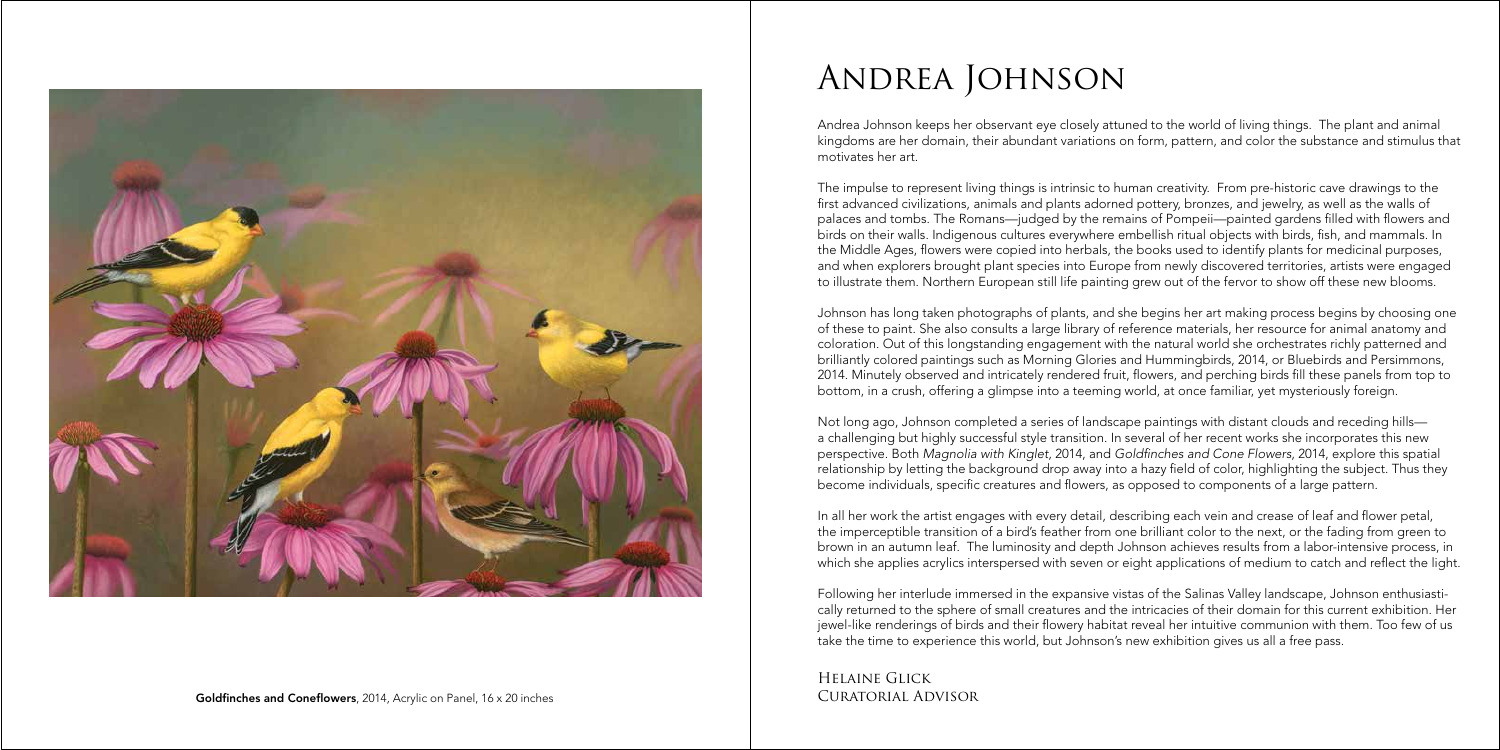

![](_page_2_Picture_1.jpeg)

Sparrows and Magnolia, 2014, Acrylic on Panel, 8 x 11 inches Magnoles, 2014, Acrylic on Panel, 15 x 19inches Magnoles, 2014, Acrylic on Panel, 15 x 19inches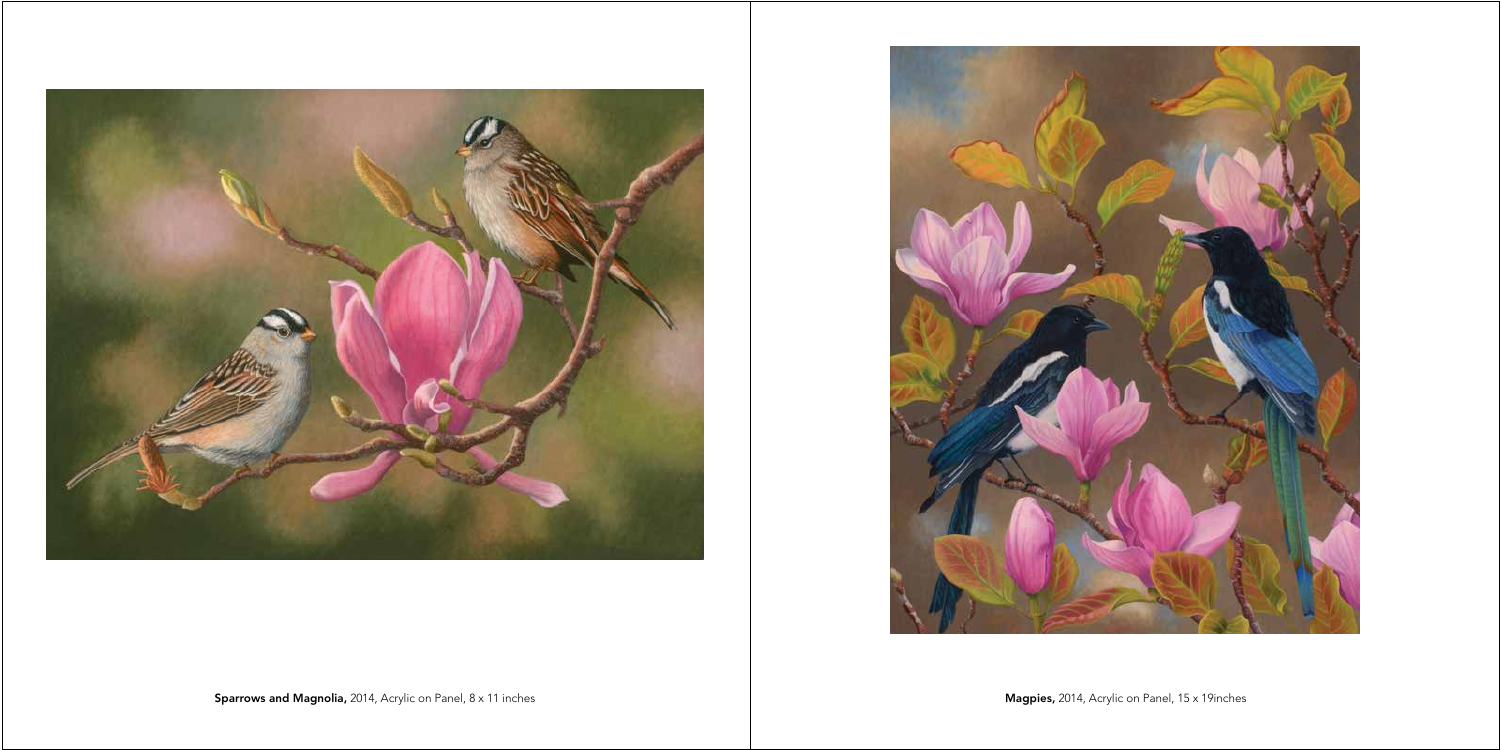![](_page_3_Picture_0.jpeg)

Goldfiniches and Artichokes, 2014, Acrylic on Panel, 11 x 14 inches **Election Control of Conservation** Bluebirds and Persimmons, 2014, Acrylic on Panel, 12 x 16 inches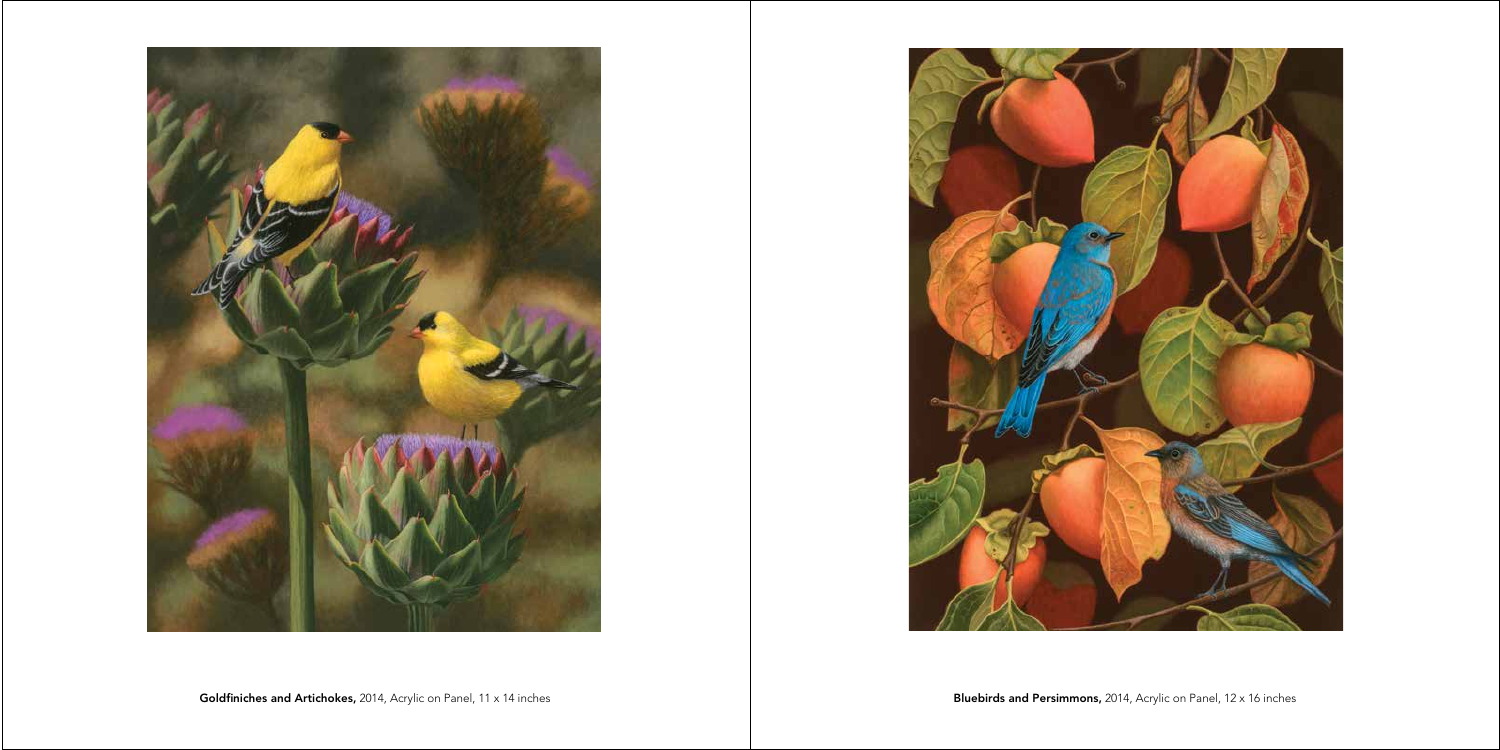![](_page_4_Picture_0.jpeg)

![](_page_4_Picture_1.jpeg)

Hummingbird and Bird of Paradise, 2014, Acrylic on Panel, 11 x 14 inches **Turned Acrylic and Red Hot Poker, 2014**, Acrylic on Panel, 8 x 10 inches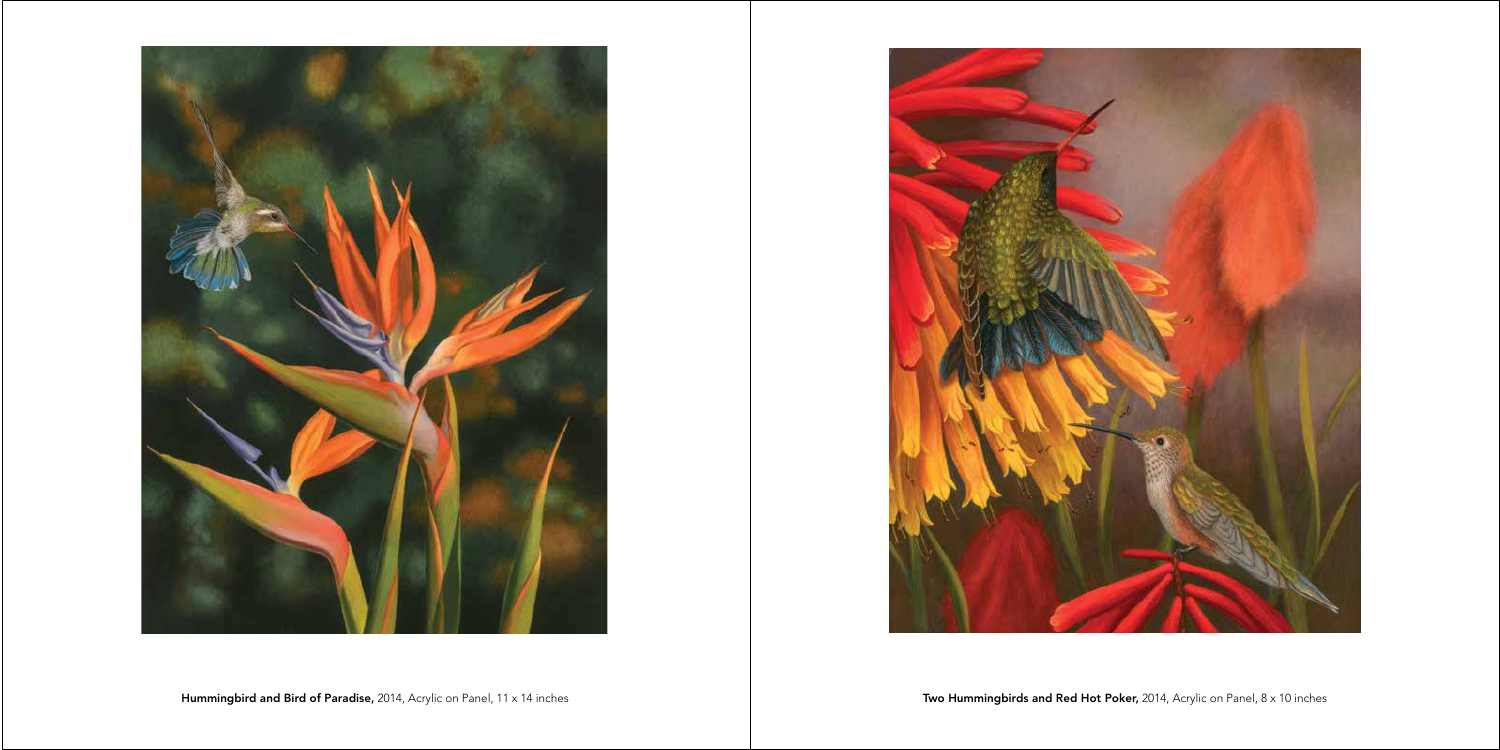![](_page_5_Picture_0.jpeg)

Morning Glories and Hummingbird, 2014, Acrylic on Panel, 8 x 9 inches extending to the state of the state of the state of the state of the state of the state of the state of the state of the state of the state of the state

This catalog is published by Winfield Gallery Publication © 2014 Winfield Gallery All rights reserved. No part of this catalog may be reproduced without the written permission of Winfiled Gallery

Front Cover: **Magnolia and Kinglet**, 2014, Acrylic on Panel, 8 x 10 inches Back Cover: **Kinglets and Magnolias**, 2014, Acrylic on Panel, 11 x 11 inches

WINFIELD<br>GALLERY

Dolores between Ocean & 7th PO Box 7393 Carmel, CA 93921 800.289.1950 || 831.624.3369